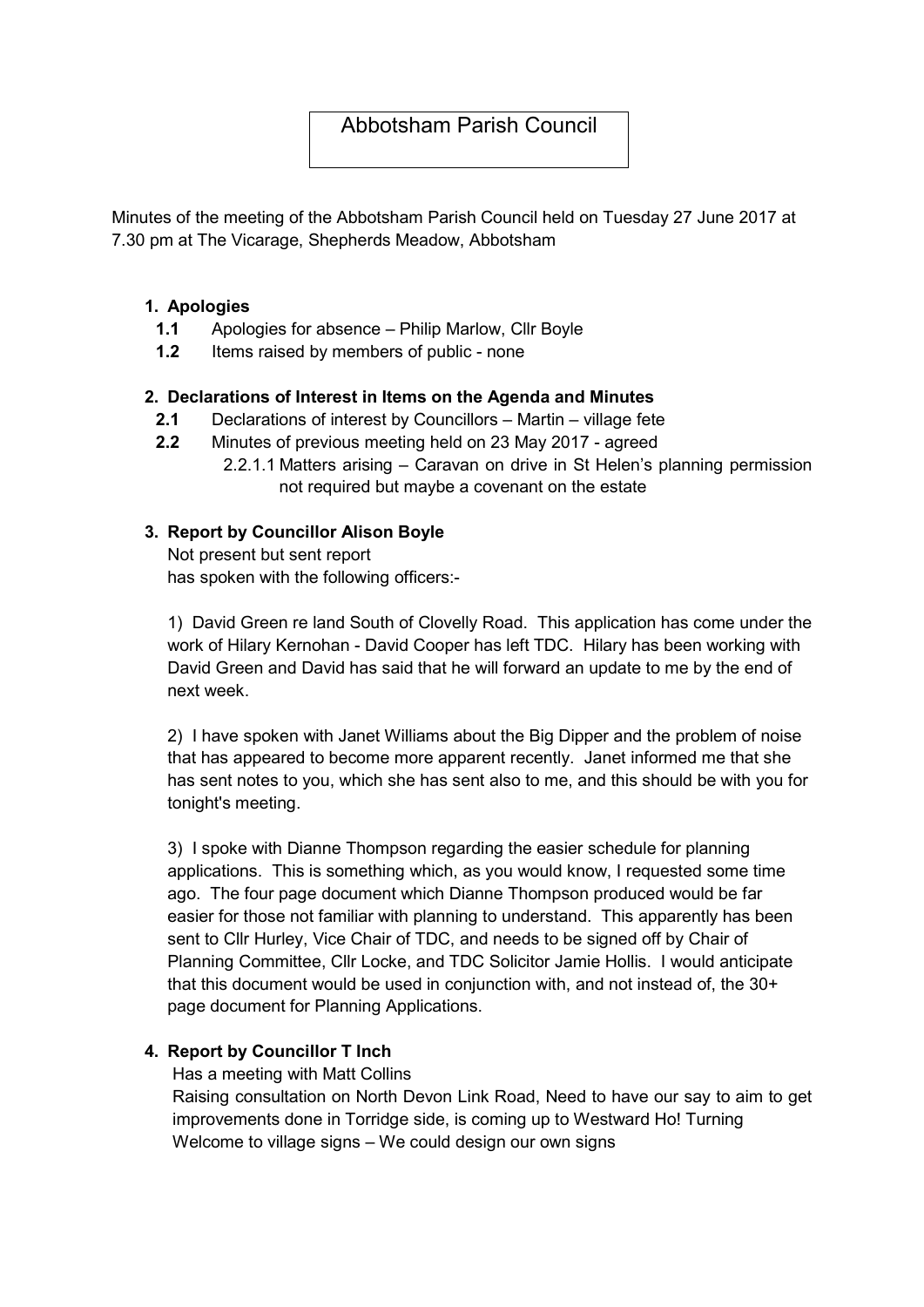## 5. Report by PCSO John McGovern

No crimes to report, village fete successful. Speed checks continue to being carried out in the village. Devon street orders will identify level of road.

# 6. Clerks Report

- 6.1 TAP funding £446, could be topped up from Cllr Inch
- 6.2 Highway Management Enhancement Fund been refused but there is an alternative for funding but not aware what this is. Contact Steve Wheeler if not heard anything by next week.
- 6.3 Email from Simon Phillips Speed sign and road painting It is a B road not a C road as Simon Phillips has indicated. Paul is seeing Simon so will discuss and Cllr Inch is seeing Matt Collins and will discuss our speed issues and pot holes
- 6.4 Enforcement Overflow Car Park letter being sent to Rick Turner inviting application.
- 6.5 Enforcement Noise from roller coaster Sharon Waldron, Hurst Park, and Roger's. Sharon will be able to identify others affected by noise.
- 6.6 Enforcement Kenwith Castle lighting Enforcement officer was going to speak to Sarah Chappell and Lewis Andrews

# 7. Chairs Report

- 7.1 VIPS/maintenance in the Village Lane from Arthurs Lea to Abbotsham Road maybe need to remove some overgrown areas, Old Road to Junction of road need attention. Work needs to be targeted and arranged advising those willing to help
- 7.2 Grass cutting of playing field charge school and village hall at the end of the year (November).
- 7.3 Monitoring development activities in the parish John Garrett's application still not determined and planning now raising new issues
- 7.4 Abbotsham Village Fete More communication required, publicity needs to be improved, programme of events, raffle tickets only sold on the day, should be improved. Les doing the BBQ was a success. Not so much raised as last year. Tug of war suggestion for next year, maybe evening entertainment
- 7.5 Co-opt parish councillor Chris Fuller co- opted, all agreed
- 7.6 North Devon Link Road consultation Covered in Cllr Inch report
- 7.7 Post box post box will be coming back, local manger was asked to publicise that it will be removed but failed to do so. Local manager not replying so it will be dealt with at Lucy James (higher level), will be positioned next to the grit bins
- 7.8 Village Welcome Pack Martin has started updating, he will email around and update what you know.

## 8. Finance

8.1 Insurance renewal – agreed to renew with Zurich Insurance this year, Hugh will look into alternatives for next year.